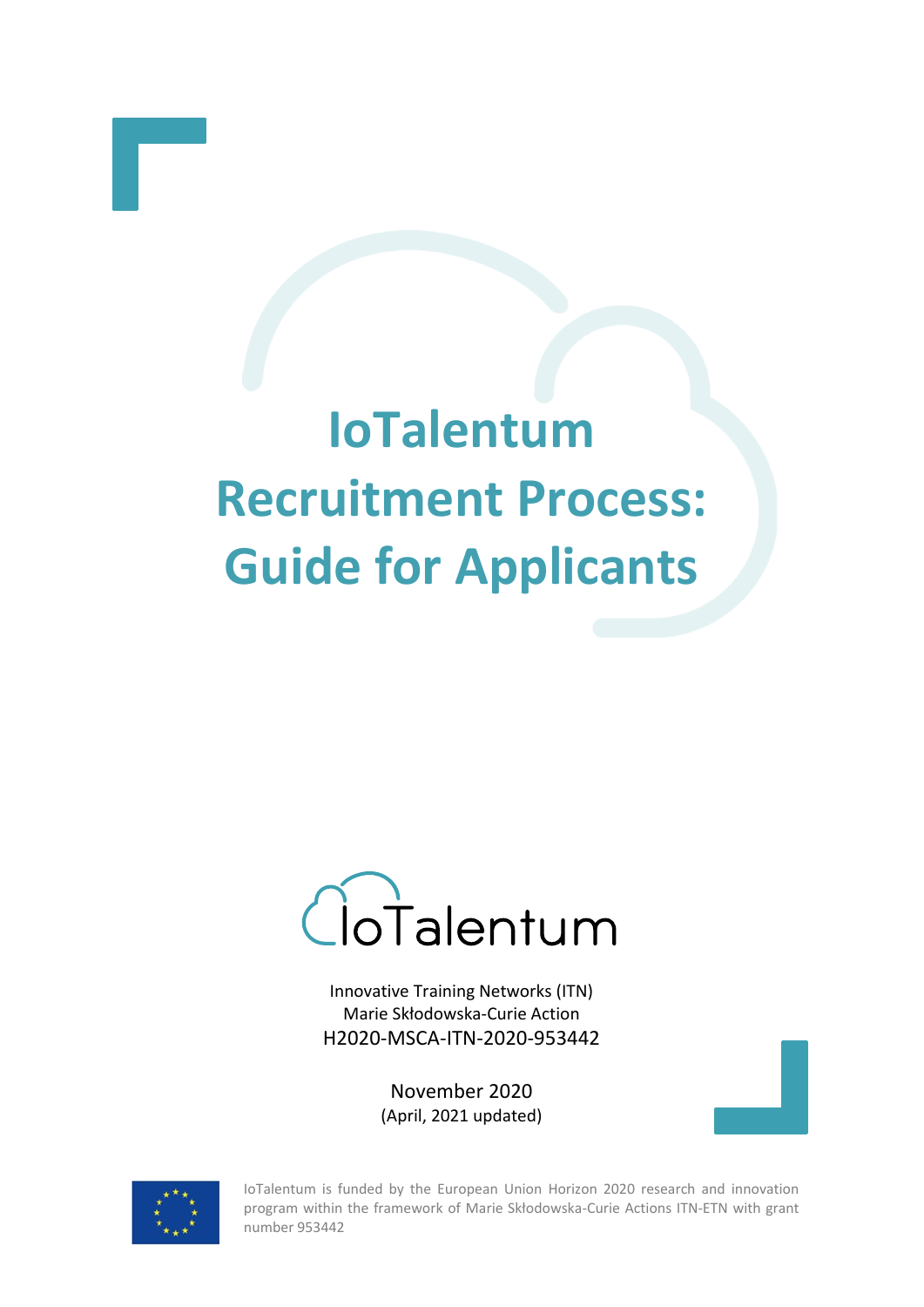

# **History of Changes**

| <b>Date</b> | <b>Version</b> | <b>Author(s)</b>                                                            | <b>Comments</b>                                                                                                                                                                                                                                         |  |
|-------------|----------------|-----------------------------------------------------------------------------|---------------------------------------------------------------------------------------------------------------------------------------------------------------------------------------------------------------------------------------------------------|--|
| 05/11/2020  | 1.0            | Ramón J. Durán Barroso,<br>Ignacio de Miguel, Joana<br>Rubio, María Moncada | First version                                                                                                                                                                                                                                           |  |
| 05/04/2021  | 2.0            | María Moncada                                                               | Second version.<br>Change of the name of the company<br>MELLANOX, now NVIDIA.<br>Update on the composition of<br>Recruitment Board for the selection of<br>ESR-10 position. In stead of CRYPTERA<br>will take part the Partner Organization:<br>NVIDIA. |  |
|             |                |                                                                             |                                                                                                                                                                                                                                                         |  |
|             |                |                                                                             |                                                                                                                                                                                                                                                         |  |
|             |                |                                                                             |                                                                                                                                                                                                                                                         |  |
|             |                |                                                                             |                                                                                                                                                                                                                                                         |  |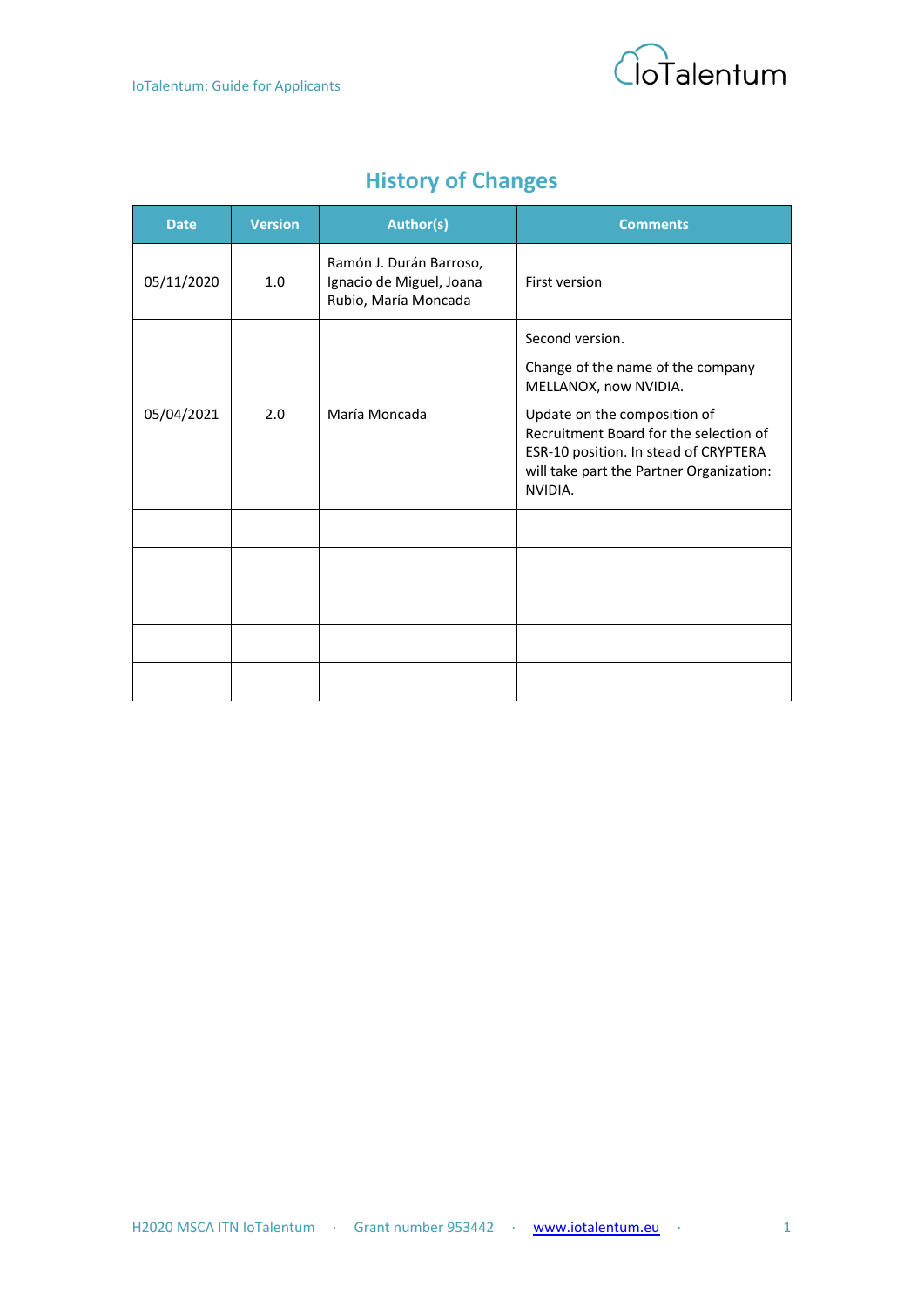

## **Table of Content**

| 3 <sup>7</sup> |  |  |  |  |  |
|----------------|--|--|--|--|--|
|                |  |  |  |  |  |
|                |  |  |  |  |  |
|                |  |  |  |  |  |
| $7^{\circ}$    |  |  |  |  |  |
|                |  |  |  |  |  |
|                |  |  |  |  |  |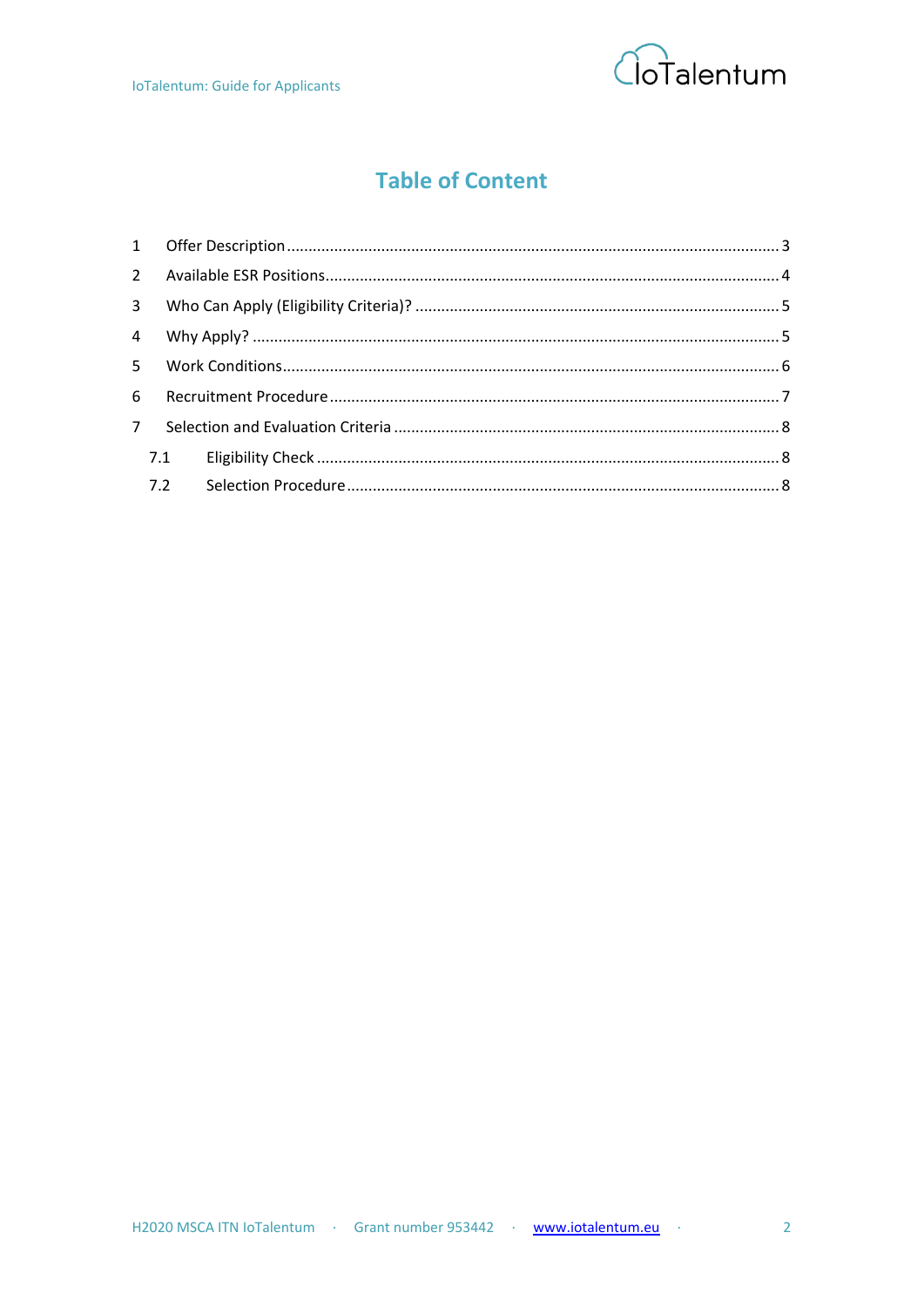

## <span id="page-3-0"></span>**1 Offer Description**

We are pleased to announce the opening of **15 Early Stage Researchers (ESRs) positions**to carry out **PhD thesis** within the **IoTalentum** project [\(www.iotalentum.eu\)](http://www.iotalentum.eu/). IoTalentum is a European Training Network (ETN) funded by the European Commission under the Horizon 2020 Marie Sklodowska-Curie Action (MSCA). The MSCA ITN programme offers a **highly competitive and attractive salary and working conditions**.

The overarching objective of IoTalentum is **to provide high-level training in the field of next generation IoT**(Internet of Things) to a new generation of ESRs.

**The global research objective of IoTalentum is to develop the next generation of IoT**producing coordinated advantages in the area of infrastructures and cybersecurity and use it for the development of any application of next generation of IoT, and, in particular, those of smart grids. That global research objective is divided into three subobjectives:

- To develop an integral, autonomous and flexible control (assisted by artificial intelligence techniques) for a heterogeneous infrastructure for next generation of IoT based on 5G with an optical backhaul and equipped with the distributed computing and storage resources of the Multi-access Edge Computing (MEC) paradigm.
- To propose new cybersecurity solutions to keep the integrity of the highly-distributed infrastructure of IoTalentum by acting on different layers.
- To develop smart grids using the infrastructure and the services of the next generation of IoT. To test the breakthroughs on infrastructure and cybersecurity in the smart grids sector. The global and interdisciplinary approach of IoTalentum ensures that their outcomes can be used by other sectors.

IoTalentum establishes a well-balanced ITN of **ten beneficiaries** (six universities and four companies) and **four industrial partner organizations** from eight countries.

IoTalentum will train the recruited ESRs through an **outstanding training program** that includes coordinated research in different IoT fields. All ESRs will be enrolled in PhD programmes (applicants have to fulfil entry conditions of those programs). Moreover, a**ll ESRs will enjoy 10 months secondment** in the workplace of other consortium partners (ensuring that each ESR stays at least **eight months at industry**). Moreover, IoTalentum also offers a **continuous educational backbone** over the whole duration of the project. 

Applications are invited from suitably qualified candidates **for full-time fixed-term positions(36 months)** as an Early Stage Researcher (ESR). 15 Early Stage Researchers (ESR/PhD) positions are available in highly reputed organisations, which include, Universidad de Valladolid (UVa), Technische Universiteit Eindhoven (TU/e), Alborg Universitet (AAU), Universidad de Salamanca (USAL), Instituto Superior de Engenharia do Porto (ISEP), Wind Tre SPA (WIND), Telefónica I+D (TID), Aarhus University (AU), Cryptera AS (CRYPTERA) and PH Energia LDA (PH ENERGIA, Simples Energia).

Applicants must follow the application procedure of each ESR positions (described in each particular call). For any question about a particular position, e-mail the Main Supervisor of that position. On the other hand, refer to ''Additional Info'' for application requirements. Incomplete and late submission shall not be considered.

**Any question can be sent to IoTalentum Project Management Team: pmt@iotalentum.eu**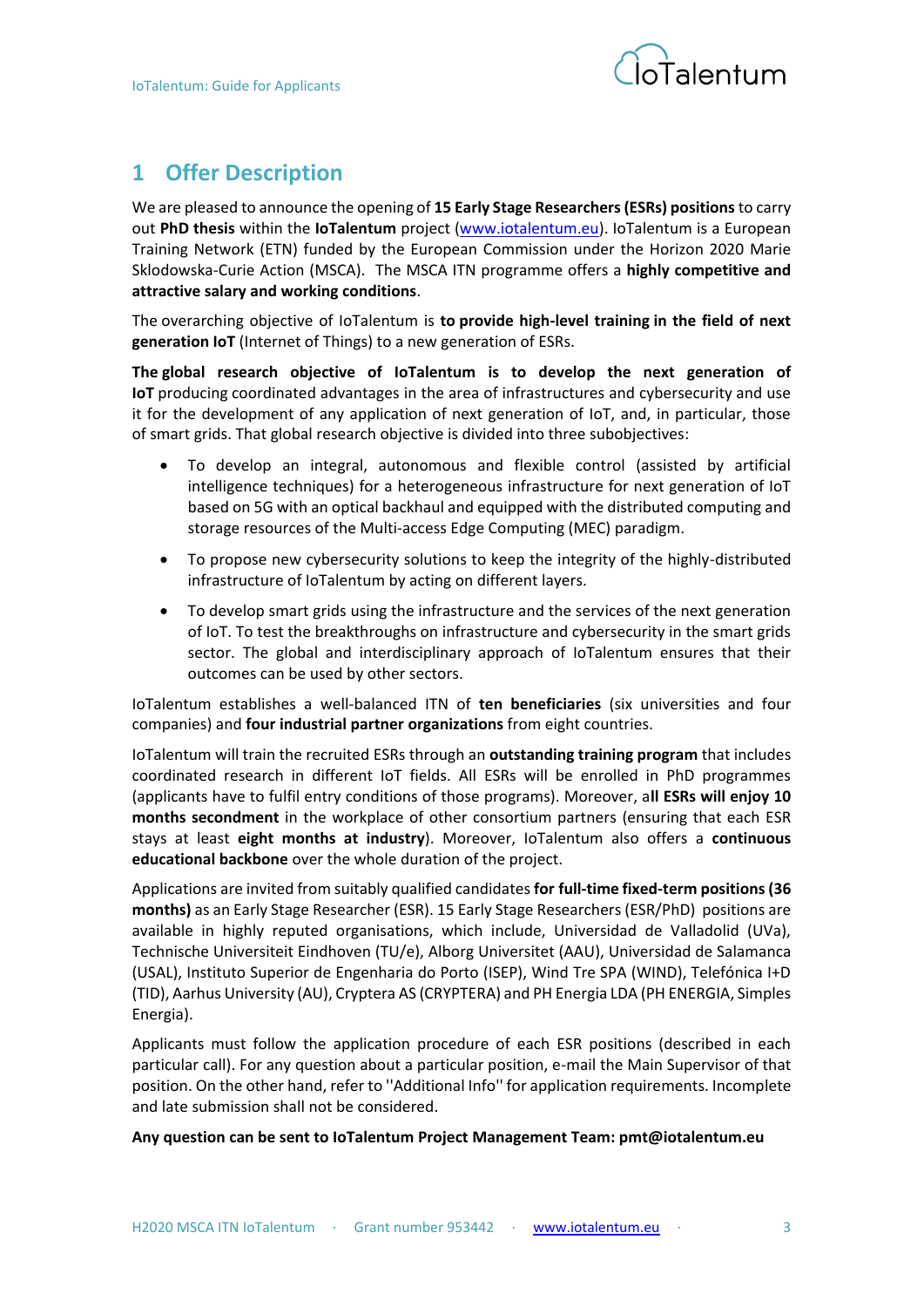

## <span id="page-4-0"></span>**2 Available ESR Positions**

List of available ESR positions with recruiting institution, main supervisor and e-mail:

- ESR 1: Full virtualization of 5G RAN towards white box open infrastructures. Recruiting Institution: [Technische Universiteit Eindhoven \(TU/e\)](https://www.tue.nl/en/) – Netherlands. Main supervisor: Prof. Idelfonso Tafur Monroy. e-mail: [i.tafur.monroy@tue.nl](mailto:i.tafur.monroy@tue.nl) and [e.a.witteveen@tue.nl](mailto:e.a.witteveen@tue.nl)
- ESR 2: Improving the flexibility of 5G heterogeneous networks by slicing. Recruiting Institution: [Technische Universiteit Eindhoven \(TU/e\)](https://www.tue.nl/en/) – Netherlands. Main supervisor: Prof. Idelfonso Tafur Monroy. e-mail: [i.tafur.monroy@tue.nl](mailto:i.tafur.monroy@tue.nl) and e.a.witteveen@tue.nl
- ESR 3: AI-based control method for the optical backhaul of IoTalentum. Recruiting Institution: [Universidad de Valladolid \(UVa\)](http://www.uva.es/) – Spain. Main supervisor: Dr. Ramón J. Durán Barroso. e-mail: [rduran@tel.uva.es](mailto:rduran@tel.uva.es) and ignacio.miguel@tel.uva.es
- ESR 4: Fast instantiation of VNFs in a real 5G deployment. Recruiting Institution: [WINDTRE SPA](https://www.windtre.it/) – Italy. Main supervisor: Maria Rita Spada. email: [mariarita.spada@windtre.it](mailto:mariarita.spada@windtre.it)
- ESR 5: SDN for network virtualization in IoTalentum infrastructure. Recruiting Institution: [Universidad de Valladolid \(UVa\)](http://www.uva.es/) – Spain. Main supervisor: Dr. Ramón J. Durán Barroso. e-mail: [rduran@tel.uva.es](mailto:rduran@tel.uva.es) and ignacio.miguel@tel.uva.es
- ESR 6: Resilient self-Learning software-defined 5G-ready transport network. Recruiting Institution: [Telefónica Investigación y Desarrollo S.A \(TID\)](https://www.telefonica.com/es/home) – Spain. Main supervisor: Dr. Oscar González de Dios. email: [oscar.gonzalezdedios@telefonica.com](mailto:oscar.gonzalezdedios@telefonica.com)
- ESR 7: Cognitive orchestrator of MEC and network resources. Recruiting Institution: [Universidad de Valladolid \(UVa\)](http://www.uva.es/) – Spain. Main supervisor: Dr. Ramón J. Durán Barroso. e-mail: [rduran@tel.uva.es](mailto:rduran@tel.uva.es) and [ignacio.miguel@tel.uva.es](mailto:ignacio.miguel@tel.uva.es)
- ESR 8: Privacy-by-design compression, sharing, and processing of IoT data in IoTalentum architecture. Recruiting Institution[: Aarhus University \(AU\)](https://international.au.dk/) – Denmark. Main supervisor: Dr. Daniel Enrique Lucani Rötter, email: [daniel.lucani@eng.au.dk](mailto:daniel.lucani@eng.au.dk) or Dr. Qi Zhang, email: [qz@eng.au.dk](mailto:qz@eng.au.dk)
- ESR 9: Cybersecurity for IoT at hardware level in IoTalentum infrastructure. Recruiting Institution: [Cryptera AS \(Cryptera\)](https://www.cryptera.com/) – Denmark. Main supervisor: Bo Rosenkilde, email: [bor@cryptera.com](mailto:bor@cryptera.com)
- ESR 10: Quantum secured data communication for IoTalentum control plane. Recruiting Institution: [Technische Universiteit Eindhoven \(TU/e\)](https://www.tue.nl/en/) – Netherlands. Main supervisor: Prof. Idelfonso Tafur Monroy. e-mail: [i.tafur.monroy@tue.nl](mailto:i.tafur.monroy@tue.nl) and [e.a.witteveen@tue.nl](mailto:e.a.witteveen@tue.nl)
- ES 11: Security in thing-to-cloud IoTalentum architectures for IoT ecosystems. Recruiting Institution: [Aalborg Universitet](https://www.en.aau.dk/) (AAU) – Denmark. Main supervisor: Prof. Knud Erik SKOUBY, email[: skouby@cmi.aau.dk](mailto:skouby@cmi.aau.dk) an[d sok@cmi.aau.dk](mailto:sok@cmi.aau.dk)
- ES 12: Blockchain applications in the IoTalentum infrastructure. Recruitment Institution: [Universidad de Salamanca \(USAL\)](https://www.usal.es/) – Spain. Main supervisor: Prof. Juan Manuel Corchado. email: [corchado@usal.es](mailto:corchado@usal.es) an[d martaplaza@usal.es](mailto:martaplaza@usal.es)
- ESR-13: Smart Grids: IoT for smart homes in the context of smart grids. Recruitment Institution[: Instituto Superior de Engenharia do Porto \(ISEP\)](https://www.isep.pt/) – Portugal. Main supervisor: Prof. Zita Vale. email: [zav@isep.ipp.pt](mailto:zav@isep.ipp.pt)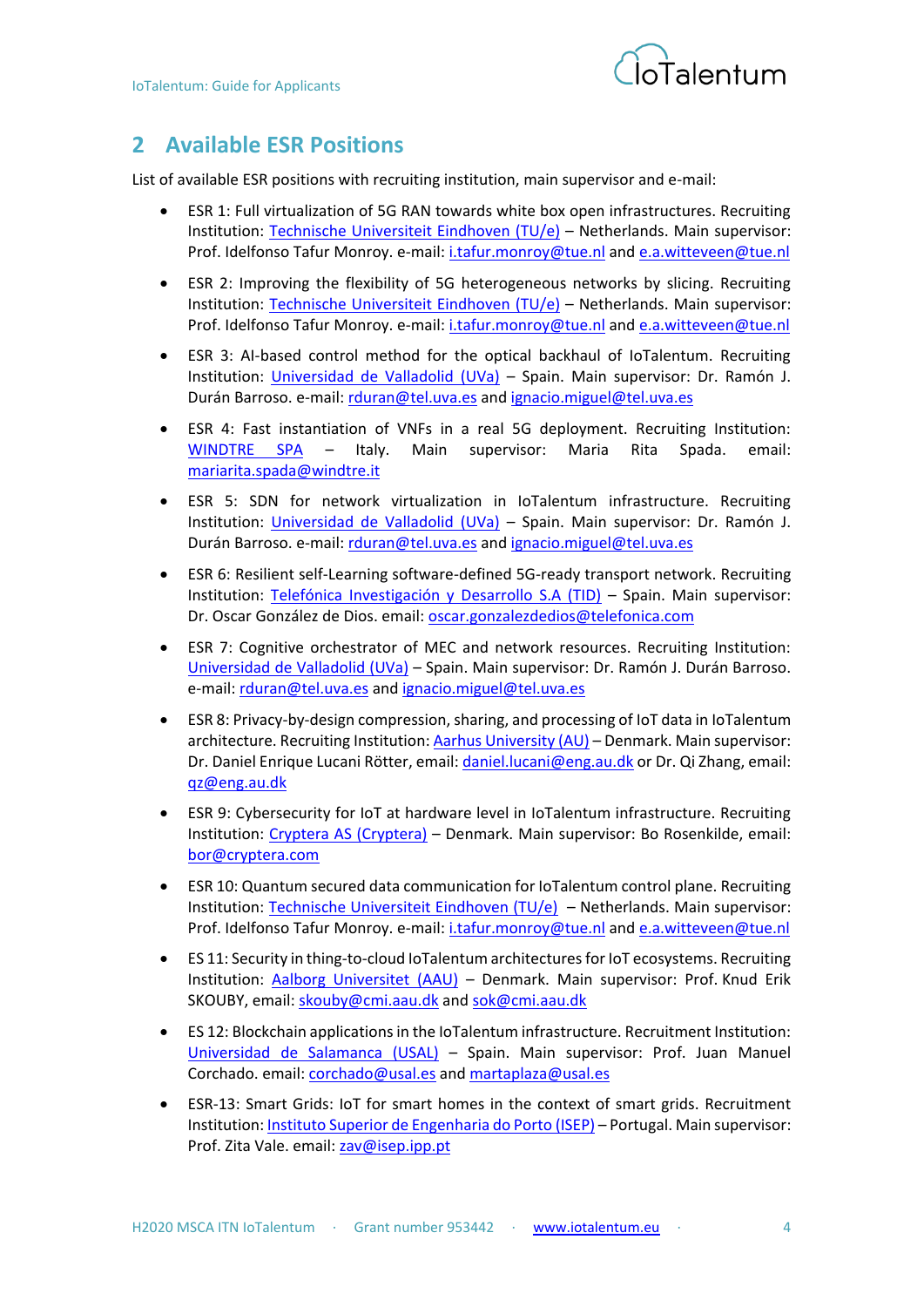

- ESR-14: Smart Grids: Secured management of energy resources in smart neighbourhoods by mean of IoT devices. Recruitment Institution: [Universidad de](https://www.usal.es/)  [Salamanca \(USAL\)](https://www.usal.es/) – Spain. Main supervisor: Prof. Juan Manuel Corchado. email: [corchado@usal.es](mailto:corchado@usal.es) and [martaplaza@usal.es](mailto:martaplaza@usal.es)
- ESR-15: Smart Grids: Designing new aggregation models for Smart Grids. Recruitment Institution: PH Energia [LDA \(PH Energia](https://www.energiasimples.pt/) – Simples Energia) – Portugal. Main supervisor: Aleksandra Krivoglazova, email: [aleksandra.krivoglazova@energiasimples.pt](mailto:aleksandra.krivoglazova@energiasimples.pt) and [manuel.azevedo@energiasimples.pt](mailto:manuel.azevedo@energiasimples.pt)

## <span id="page-5-0"></span>**3 Who Can Apply (Eligibility Criteria)?**

The applicants must, **at the date of the call deadline**, comply with the following eligibility criteria:

- **To hold a MSc degree (or equivalent)** in Engineering, Mathematics, Physics or a related field.
- **To have not been awarded a doctoral degree**.
- At the time of recruitment by the host organization, **you should be in the first four years** (full-time equivalent research experience<sup>1</sup> ) **of your research career**.
- You must comply with the European Commission's **mobility rule**, meaning at the time of recruitment by the host organization, they **must not have resided or carried out their main activity** (work, studies, etc.) **in the country of the host organization for more than 12 months in the 3 years immediately before the starting employment contract date**. Compulsory national service and/or short stays such as holidays are not taken into account. The positions are open to all nationalities.
- To be **proficient in English** language.

For all recruitments, the eligibility of the researcher will be determined at the **date of the recruitment**<sup>2</sup> in the action.

## <span id="page-5-1"></span>**4 Why Apply?**

 $\overline{a}$ 

IoTalentum is financially supported by the European Commission under the Marie Skłodowska-Curie Actions (MSCA). The benefits of being an ESR of IoTalentum include:

- You will work in **a stimulating, creative and internationally learning environment** through an unique **interdisciplinary research training** program.
- You will be enrolled in **top-quality PhD programs**.
- IoTalentum training program offers **unique, leading edge infrastructure and expertise**, which is not available at a single place.
- You will be **advised by excellent group leaders** they are all outstanding in their research and trainings.

<sup>&</sup>lt;sup>1</sup>Full-time equivalent research experience is measured from the date when you obtained the degree entitling you to embark on a doctorate (either in the country in which the degree was obtained or in the country in which you are recruited or seconded), even if a doctorate was never started or envisaged. Part-time research experience will be counted pro-rata.

<sup>2</sup> **Date of recruitment** means the first day of the employment of the researcher for the purposes of the action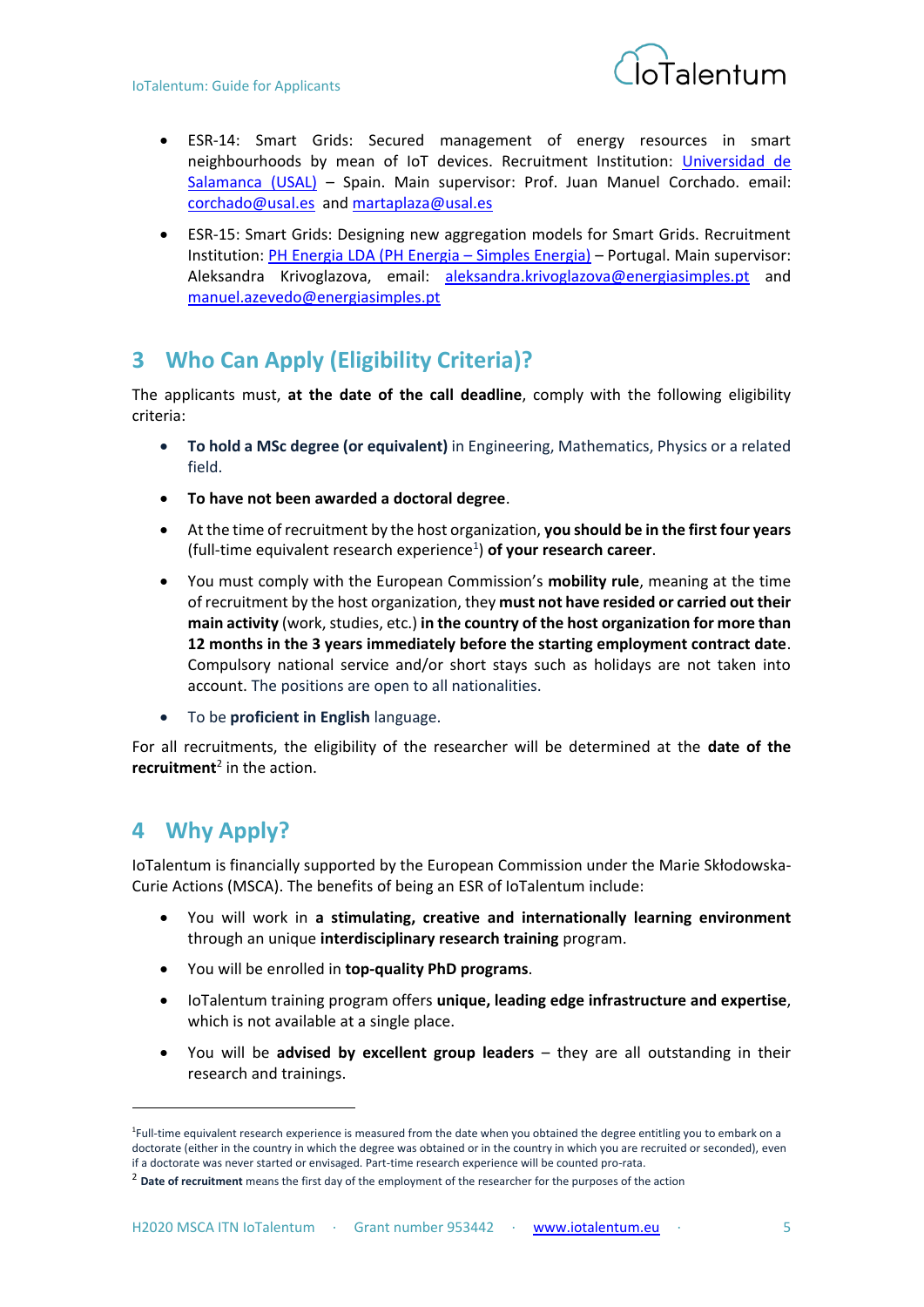

- The IoTalentum consortium was generated with the firm purpose of training ESRs so that you can **enter the labour market** both in academic and non-academic environments.
- You will be **exposed to very different and complementary research environment** in both academia and industrial participating organisations.
- **You will spend 30% of their recruitment time in different institutions** of the network. While ESRs recruited at a university will enjoy secondments of at least **eight months at industrial beneficiary** or partner organization, those recruited by industrial beneficiaries will take part in secondments in academic beneficiaries to participate in PhD training as well as working with other PhD students.
- **Strong involvement of industrial partners** in training activities.
- You will have the opportunity to acquire outstanding **complementary training in transferable skills** (e.g. presentation techniques, networking, publishing, and outreach activities) as well as **leadership, innovation and entrepreneurial skills**.
- You will have the opportunity to **acquire lifetime skills** and optimum opportunities to build and extend your international network available to you throughout your professional career.

## <span id="page-6-0"></span>**5 Work Conditions**

 $\overline{a}$ 

The MSCA ITN programme offers a **highly competitive and attractive salary and working conditions**. The successful candidates will receive a salary in accordance with the MSCA regulations for ESRs.

Selected candidates will **have a fulltime employment contract for the duration of 3 years** (36 months).

#### **The ESR will be contracted according the national rules of the country with full social security benefits.**

Selected candidates will receive a salary in accordance with the MSCA regulations for ESRs, constituted by a generous living allowance, a mobility allowance and a family allowance (depending on family situation) as shown in [Table 5.1](#page-7-1) (note that the following figures are the funding received from EC but it also include taxes, social security, health insurance,… and that depends on country regulations. Therefore, check the gross salary with the recruitment beneficiary):

- **Living Allowance**, fixed amount (gross) that depends on the country of the recruitment beneficiary. To be paid as salary in the currency of the host country to all ESRs recruited.
- **Mobility allowance**, fixed amount of 600€/month to be paid to all ESRs recruited.
- **Family allowance<sup>3</sup>** of 500€/month, depending on family situation.

<sup>&</sup>lt;sup>3</sup> 'Family' means persons linked to the researcher by marriage (or a relationship with equivalent status to a marriage recognised by the legislation of the country where this relationship was formalised) or dependent children who are actually being maintained by the researcher.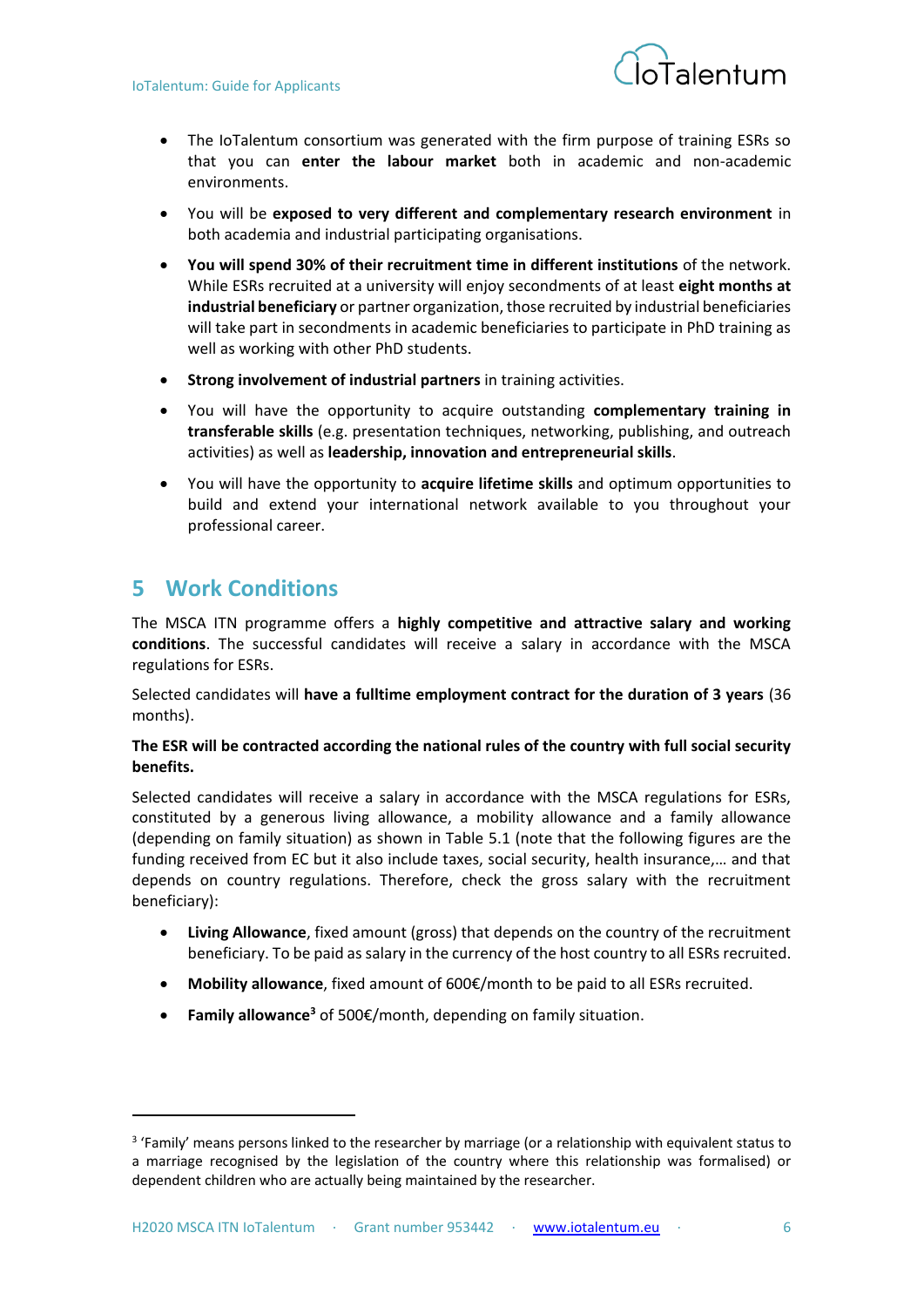#### IoTalentum: Guide for Applicants



| <b>Country</b>     | <b>Living Allowance</b><br>(per month) | <b>Mobility Allowance</b><br>(per month) | <b>Family Allowance</b><br>(per month) |
|--------------------|----------------------------------------|------------------------------------------|----------------------------------------|
| Spain              | 3,119.58€                              | 600.00 $\epsilon$                        | 500.00€                                |
| <b>Netherlands</b> | 3,528.33 €                             | 600.00 $\epsilon$                        | 500.00€                                |
| Denmark            | 4,414.50€                              | 600.00 $\epsilon$                        | 500.00€                                |
| Portugal           | 2,753.34 €                             | 600.00€                                  | 500.00€                                |
| Italy              |                                        | 600.00 €                                 | 500.00€                                |

<span id="page-7-1"></span>Table 5.1: Allowance per month (H2020 Work Programme 2018-2020) for countries involved in IoTalentum

**All ESRs will be duly informed of their rights and obligations as MSCA researchers, and will receive the IoTalentum Grant Agreement (in particular the Description of Action)**.

## <span id="page-7-0"></span>**6 Recruitment Procedure**

IoTalentum established a coordinated recruitment process coordinated by the Recruitment Board (same as Training Board). The process is not centralized but each beneficiary has its own internal procedure. However, there are common aspect in the process that will be followed by all the beneficiaries.

All ESR positions are published in Euraxess in a common call [\(https://euraxess.ec.europa.eu/jobs/574274](https://euraxess.ec.europa.eu/jobs/574274) ) and IoTalentum webpage [\(http://www.iotalentum.eu/vacancies\)](http://www.iotalentum.eu/vacancies). Then, each beneficiary has also published its particular positions in Euraxess. You can access each individual position info from both the Euraxess common call or IoTalentum webpage.

**Each applicant can submit applications for as many positions as desired.** For the application for different positions in a beneficiary, one application is enough.

**All application must be done using IoTalentum application form in English**. In that application, each applicants must show her/his merits. **Merits will be assessed if there is a documentary evidence of them** (when it is possible).

**The submission of both the application form and the evidences of merits must be submitted following the procedure indicated for each beneficiary**.

**The applications do not select in a recruitment process will be shared between IoTalentum beneficiary and other beneficiary can contact the applicant for offering her/him a position.** 

Applicants can contact main supervisor at any moment for solving any doubt. Moreover, they can also **contact IoTalentum Project Management Team for answer to any question [\(pmt@iotaletum.eu\)](mailto:pmt@iotaletum.eu).**

**Each vacancy has its own deadline, check the position call to discover that deadline.** 

All vacancies are internationally announced in:

- European Commission's EURAXESS Jobs and Funding portal
- IoTalentum Webpage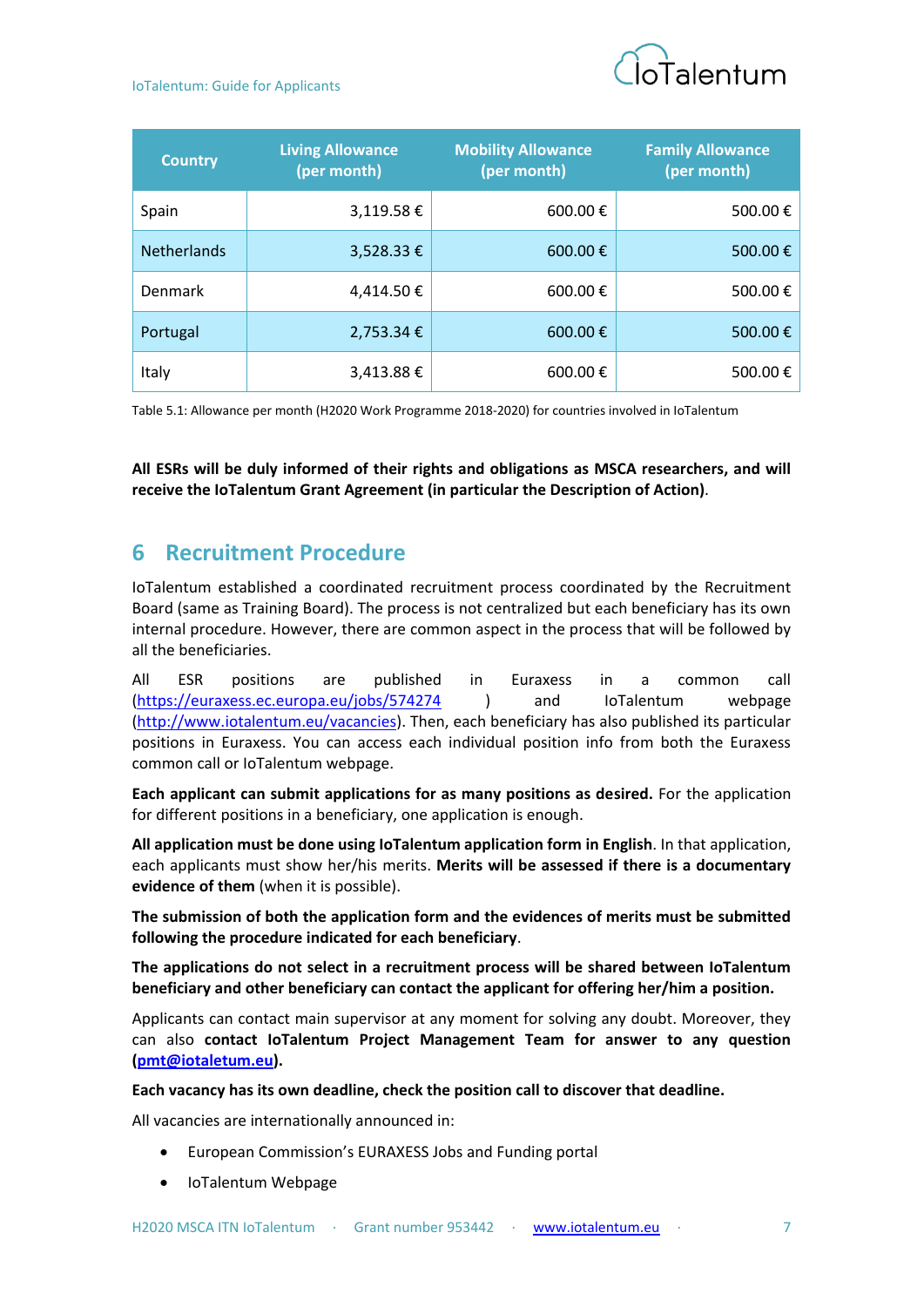

## <span id="page-8-0"></span>**7 Selection and Evaluation Criteria**

**The recruitment process will be open, transparent, merit-based, efficient, supportive of equal opportunities (i.e. unbiased by gender), nationality, etc.**, internationally comparable, and in accordance with the European Charter for Researchers and Code of Conduct for the Recruitment of Researchers. This guaranteed worldwide access and a fair and competitive selection of fellows by the host institutions in accordance to gender equality and minority rights.

Thus, official acceptance e-mails/letters will be sent by the **supervisors of each position to the selected candidates,** on behalf of the whole Evaluation Committee. In the same way, rejection e-mails will be sent personally to all ineligible and not selected candidates for each ESR position.

### <span id="page-8-1"></span>**7.1 Eligibility Check**

All applications will be checked according to the eligibility criteria shown in Section [3.](#page-5-0)

#### <span id="page-8-2"></span>**7.2 Selection Procedure**

The evaluation of the applications will be carried out by the **recruitment committee** (RC) for the evaluated position. The recruitment committee which will be composed of three members: two members of the recruitment beneficiary and other from different beneficiary/partner organization that participates in the secondments of that ESR. Recruitment committee will ensure the participation of both academy and industrial sectors. [Table 7.1: Recruitment](#page-9-0)  [committees'](#page-9-0) composition shows the beneficiary of the chair in each recruitment committee.

|                   | <b>Recruiting</b><br>beneficiary | $1st$ chair<br>in RC | $2nd$ chair<br>in the RC | 3rd chair<br>in the RC |
|-------------------|----------------------------------|----------------------|--------------------------|------------------------|
| RB (ESR1)         | TU/e                             | TU/e                 | TU/e                     | <b>NVIDIA</b>          |
| RB (ESR2)         | TU/e                             | TU/e                 | TU/e                     | <b>NVIDIA</b>          |
| RB (ESR3)         | <b>UVa</b>                       | UVa                  | <b>UVa</b>               | <b>TID</b>             |
| RB (ESR4).        | <b>WIND</b>                      | <b>WIND</b>          | <b>WIND</b>              | <b>UVa</b>             |
| RB (ESR5)         | UVa                              | <b>UVa</b>           | <b>UVa</b>               | <b>WIND</b>            |
| RB (ESR6)         | <b>TID</b>                       | <b>TID</b>           | <b>TID</b>               | <b>UVa</b>             |
| RB (ESR7)         | <b>UVa</b>                       | <b>UVa</b>           | UVa                      | <b>CHOCOLATE CLOUD</b> |
| RB (ESR8)         | AU                               | AU                   | AU                       | <b>CHOCOLATE CLOUD</b> |
| RB (ESR9)         | <b>CRYPTERA</b>                  | <b>CRYPTERA</b>      | <b>CRYPTERA</b>          | AAU                    |
| <b>RB (ESR10)</b> | TU/e                             | TU/e                 | TU/e                     | <b>NVIDIA</b>          |
| <b>RB (ESR11)</b> | AAU                              | AAU                  | AAU                      | <b>CRYPTERA</b>        |
| <b>RB (ESR12)</b> | <b>USAL</b>                      | <b>USAL</b>          | <b>USAL</b>              | <b>DIGITEL TS</b>      |